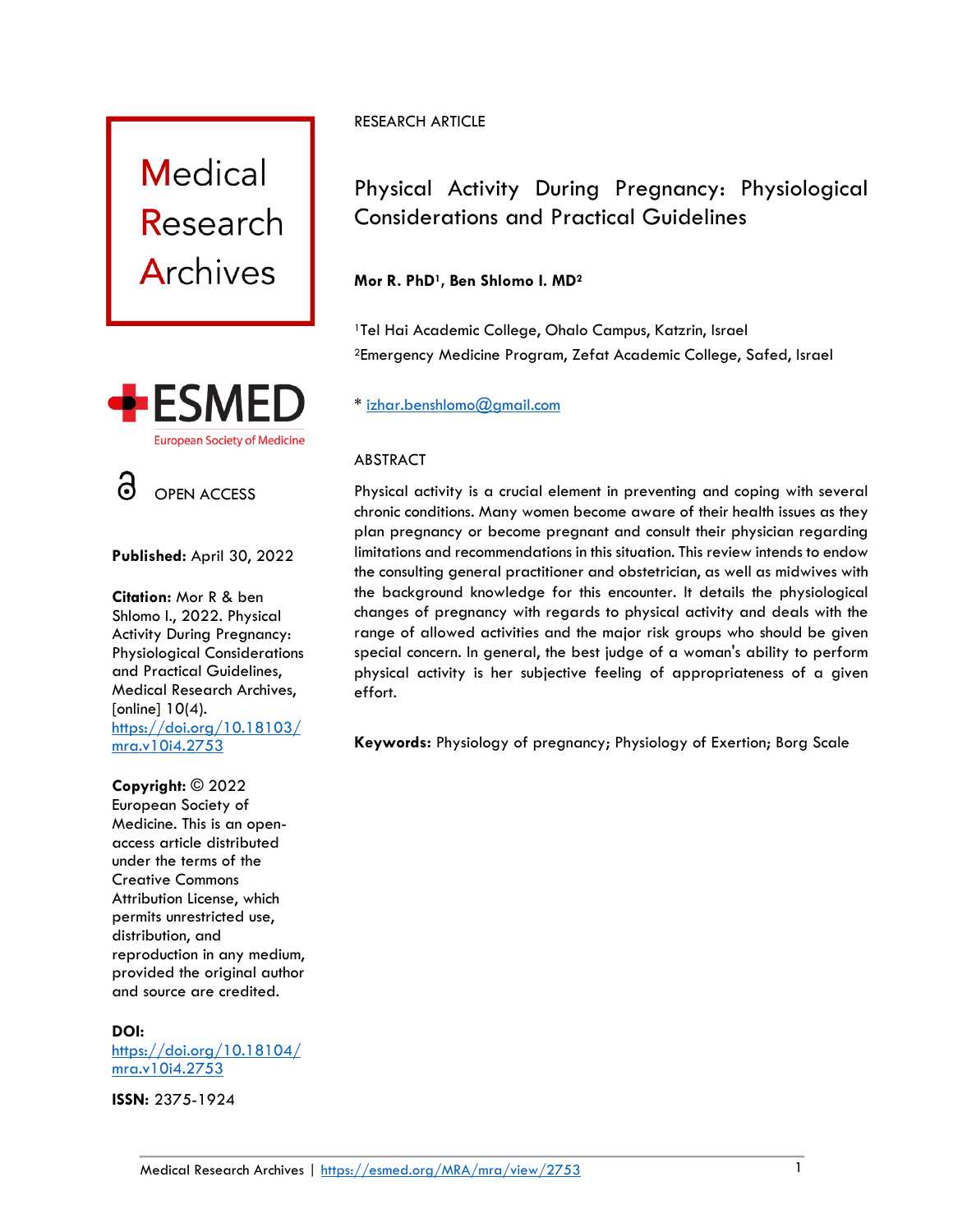#### **Introduction**

Physical activity is a crucial element in preventing and coping with chronic conditions, such as cardiovascular disease, diabetes mellitus, and obesity. It was also documented to reduce the prevalence of some malignancies (1). In general, physical activity should become part of healthier lifestyle for people living in industrialized countries and exposed to all sorts of temptations for a less cautious conduct regarding their health. Naturally, women become aware of their health issues as they plan pregnancy or become pregnant. Some women come up with the intention to establish active lifestyle during the new pregnancy, hence approaching their physician regarding the advisability of certain activities, whereas others are concerned whether continuation of their current lifestyle and sport activity would be harmful or beneficial to their new or planned fetus. Dipietro et al (2) on an extensive review and meta-analysis found that moderate-intensity physical activity reduced the risk of excessive gestational weight gain, gestational diabetes, gestational hypertensive disorders, and symptoms of postpartum depression, antenatal anxiety, and depressive symptomology.

This review intends to endow the consulting general practitioner and obstetrician, as well as midwives with the background knowledge for this encounter. It details the physiological changes of pregnancy with regards to physical activity and deals with the range of allowed activities and the major risk groups who should be given special concern. In general, physical activity is highly recommended during pregnancy, whether as a newly established routine or as continuation of previous active habits.

#### **Physiological Changes During Pregnancy**

Herein we review the changes in those systems which are relevant to physical activity.

#### *The Cardiovascular System*

The leading changes during pregnancy are expansion of plasma volume, increased cardiac output, decreased peripheral resistance, and increased uteroplacental blood flow, reaching the maximal rate of change during weeks 24- 28. These changes materialize due to placental secretion of the hormones estradiol, progesterone, human chorionic gonadotrophin (hCG) and relaxin, as well as the growth factors vascular endothelial growth factor (VEGF) and placental growth factor (PIGF) and the local effect on uterine blood vessel architecture towards expansion and dilatation (3). The resultant change in calculable indices is increase of preload and decrease in afterload. At the primary clinical setting this leads to a reduction of blood pressure by 5-10 mmHg during the first and second trimesters of pregnancy, which returns to normal during the third trimester [4]. A related process, taking place most pronouncedly during the second trimester is the increase in erythrocyte production, caused by an increase of erythropoietin in the kidneys. Altogether these changes culminate in the delivery of nutrients and oxygen to the placenta and the fetus in turn. All these operate up to the level of moderate physical activity and even boosted by it, as a result of muscle squeezing and overall increased cardiac output, accompanied by better extraction of oxygen from the placental bed to the fetus [5]. The combination of pregnancy and physical activity was shown to increase the maximal oxygen consumption (VO2Max) by 5%-10% [6]. An additional adaptation, which increased by physical activity is an increase in the proliferation rate of placental cells, allegedly induced by increased exchange rate across the placenta(7).

#### *Core Body Temperature Regulation*

The vasodilation in the skin, concomitant to the central cardiovascular changes is a significant aid in heat dispersion, in turn preventing fetal exposure to relative hyperthermia. Thus, when a pregnant woman performs her activity in thermoneutral environment her gestationallyadapted cardiovascular system can maintain a core temperature that is protective to the fetus(7, 8 9, 10). In 40 women at 25.4 weeks of gestation who performed low impact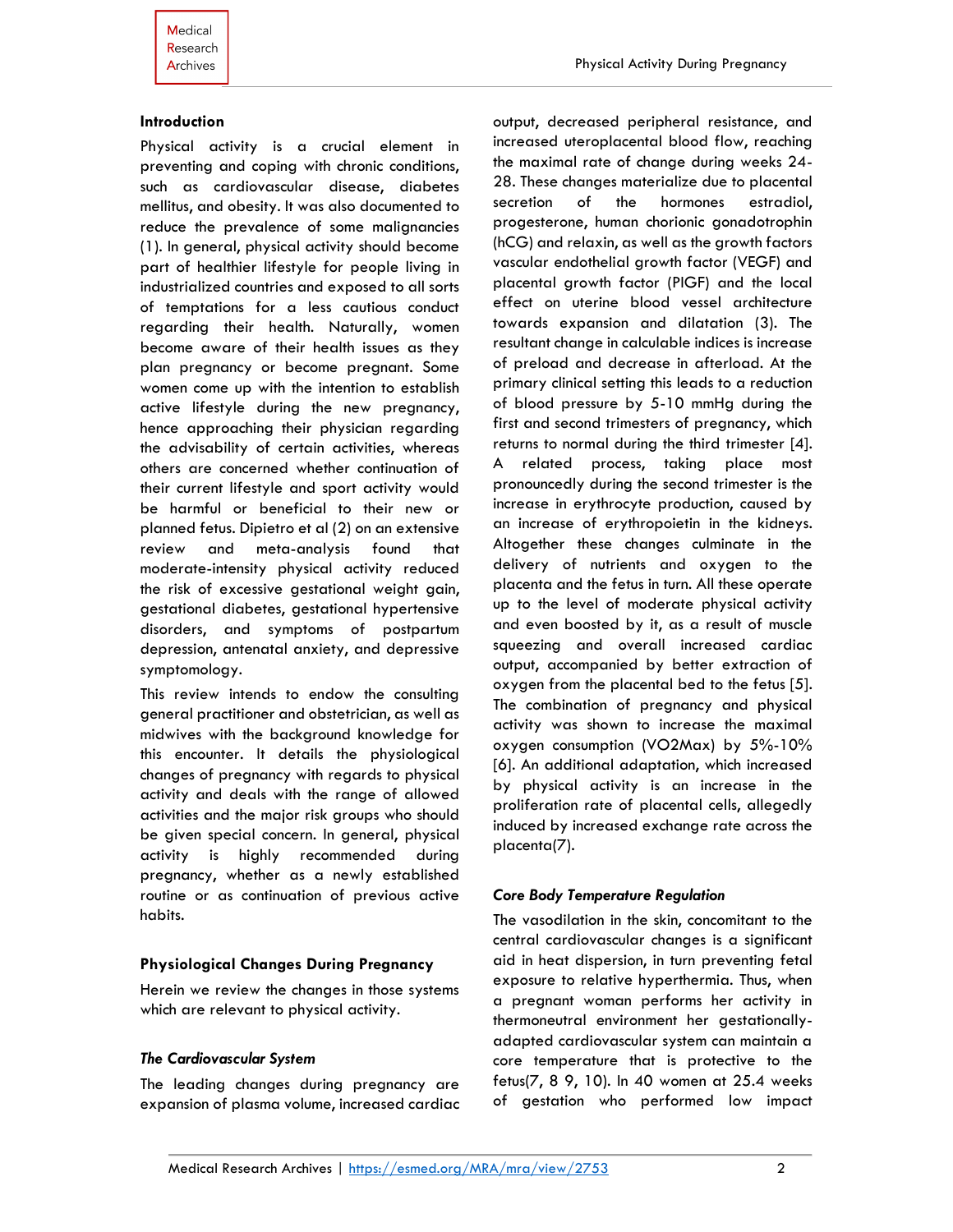physical activity, no increase of core body temperature was recorded and despite some decrease in oxygen saturation during peak effort, no reduction below 95% was recorded(10). In a longitudinal study at weeks 8, 15, 22, 36 and postpartum using ergometric bicycles at an exertion level of 85% age predicted maximal heart rate, it was recorded that core body temperature decreased from pre-pregnancy to the puerperium (after birth) as the result of lower difference between minimal and maximal core body temperature(11). Caution should be exercised in extrapolation to the first trimester, since no studies tested women performing physical exertion during this sensitive phase of gestation. A recent meta-analysis by Ravanelli at al.(12) of 12 publications reporting 347 exercising pregnant women, found that the highest recorded core temperature was 38.9°C and the end-trial mean temperature was 38.3°C, a good 0.7°C below the hypothetical teratogenic level. Addressing more extreme environmental conditions Smallcombe et al.(13) tested 30 women of whom half were pregnant during 2nd and 3rd trimesters at 32°C with 45% humidity for 45 min at moderate-intensity exercise, once with weight bearing and once without it. The highest core temperature they found at the end of exercise was 37.93°C with a small difference at the end of exercise between pregnant and non-pregnant women. An additional element of core temperature regulation, sweating, was concomitantly tested by this group. Whole-body sweat loss was not different for pregnant women during weight bearing effort but was lower for the pregnant women during non-weight bearing exercise. They concluded that even at these relatively extreme environmental conditions, pregnant women are safe performing protracted physical activity at moderate intensity.

#### *The Respiratory System*

The gestationally induced changes in the respiratory system culminate in an increased rate of gas exchange and maintenance of the acid/base balance in both mother and fetus. Lung ventilation increases 50% by the end of pregnancy, attributable mostly to the increased sensitivity of CO2 receptors in the central nervous system that is caused by the elevated progesterone levels. Additionally, the oxygen dissociation curve from hemoglobin shifts to the right and downwards, which allows easier release of oxygen to the perfused tissues(14), enabling in turn higher oxygen consumption by fetal organs. All the above changes are compatible with better coping with the demands of physical activity.

Despite shortness of breath that many women experience during pregnancy, attributable not only to progesterone's effect but also to the increased volume of the uterus and the resultant elevation of the diaphragm, the elevation and widening of the ribcage compensate for these and respiratory capacity remains stable and even increases(15). Furthermore, physical activity during pregnancy elevates the threshold beyond which the contribution of the anaerobic metabolism surpasses the aerobic one and growth exponentially. The latter in turn delays the appearance of fatigue(16).

Altogether, the combination of changes in the cardiovascular and the respiratory systems allows the healthy pregnant woman to indulge physical activity in which the aerobic element is dominant. However, all these changes weaken the reliance on heart rate as an indicator for the adequacy of effort since heart rate is increased at the outset. As a practical substitute for this serves the Borg Scale, which relies on the subjective rating of perceived exertion (RPE). The level that is recommended to pregnant women is 13-14 on this scale.

#### **Fetal Response to Maternal Physical Activity**

Experiments in rodents revealed that anaerobic conditioning of the pregnant female results in litters with better aerobic capacity and general physical fitness. Specifically, the maternal programing affected the fetal cardiac output, macrovascular compliance, and oxidative skeletal muscles capacity. A measurable effect was also noted on the vasodilatory ability of the vascular endothelium. On the histological level, Liu et al.(17) found that the density of capillaries in fetal muscles was not affected by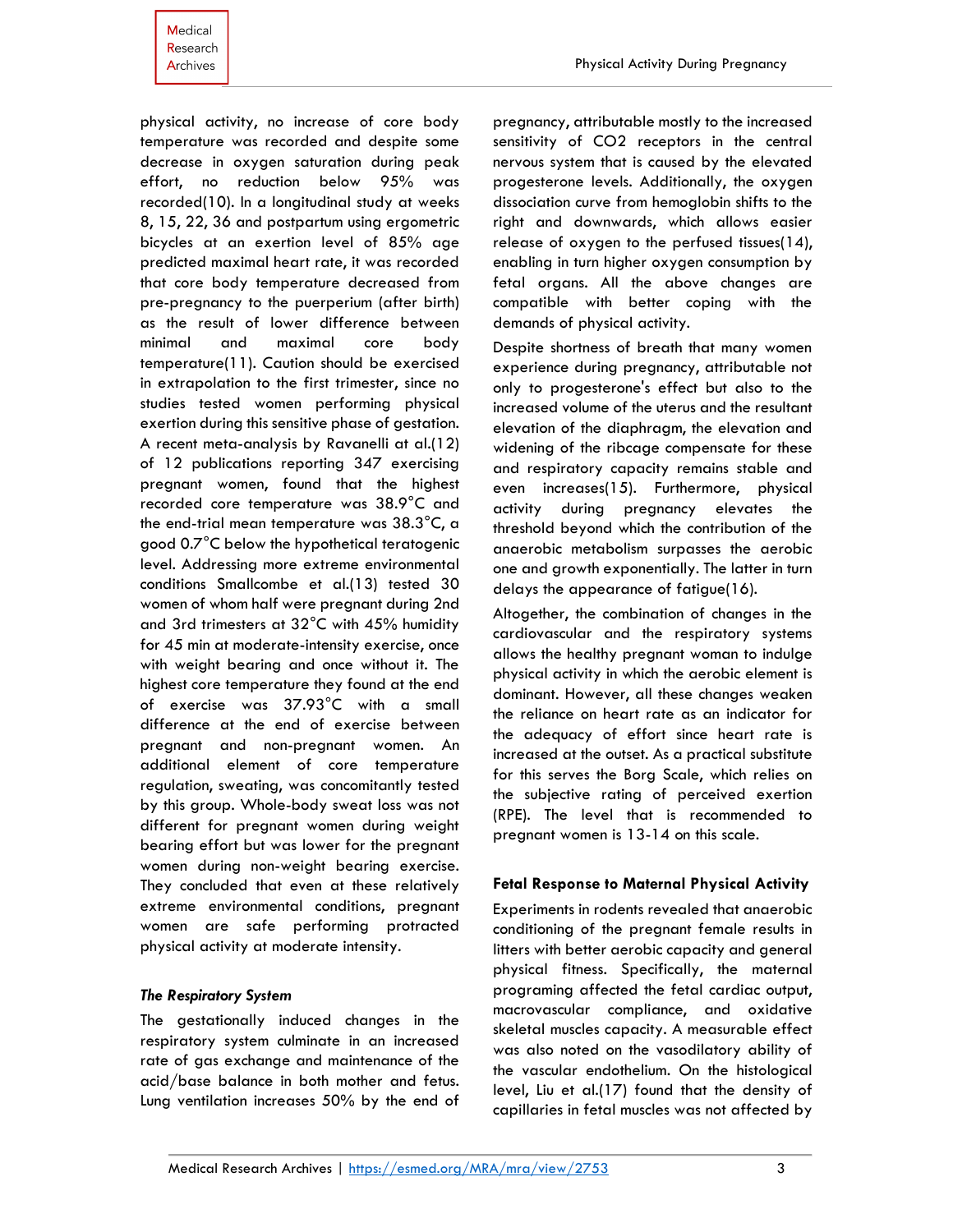maternal physical conditioning but the mitochondrial count and the overall level of the oxidative enzymes of the Krebs cycle was increased, resulting in better oxygen extraction (grater A-V O2 difference). A study on 12 women who were diagnosed with uteroplacental insufficiency during weeks 22- 26 and were put to work on ergometric bicycles for intervals of 5 minutes at heart rate of up to 90% of age predicted maximum heart rate, disappearance of end diastolic flow was noted in 4 fetuses, but no change of fetal cardiac output (18). Fetal heart rate of less than 110 BPM might indicate fetal compromise. Interestingly enough, studies on fetal response to mild maternal exertion for up to 30 min during the 2nd and 3rd trimesters, found slight to moderate increase of fetal heart rate (15). Another study (6) in women at weeks 33-38 of their pregnancy who underwent gradual exertion study also found an increase of 10-15 BPM in fetal heart rate. In the latter study it was also recorded that after cessation of exertion it took an average of 14 minutes for return to baseline of 14 min. During this study no case of fetal bradycardia was observed. When tested by other researchers, high intensity, prolonged exertion can lead to transient decrease in fetal heart rate with it attendatd reduced overall supplies to the fetus(19).

## **Type of Maternal Physical Activity During Pregnancy**

Until relatively recently the common belief held that pregnant women who wish to benefit their cardiovascular and respiratory systems should better stick to aerobic, long duration physical activity. It is now already accepted that moderate-to-vigorous resistance exercise does not jeopardize the health of healthy pregnant women and the fetus during pregnancy, but appears to be appropriate for healthy pregnancy(20, 21, 22).

## *Physical Activity, Fetal Growth, and Premature Delivery*

Duncombe et al.(23) reported that women who perform regular physical activity do not suffer from higher rate of miscarriage and do not tend to deliver earlier or later than their due date. Women who train at high levels of intensity before pregnancy and continue during it did not have higher rates of miscarriage or heart defects in the fetuses, but in those training on the olympic level (90% of maximal age predicted heart rate) there might be some restriction of fetal size(24). Guillemette et al.(25) on a wide scope meta-analysis found that large observational studies did not show an effect of training on clinically relevant offspring outcomes. The smaller numbers reported by RCTs followed the same lines, to indicate no deleterious effect of physical activity during pregnancy. Regarding the combination of resistance training with aerobic training Perales et al.(26) reported a metaanalysis of 61 RCTs that indicated a benefit of the combination on maternal cardiorespiratory fitness, but no consistent effect on fetal outcome. Examining the effect of excessive body mass Perales et al.(27) also found that it can offset the cardiometabolic benefits of gestational exercise. Overall, the group led by Barakat, who performed several studies on the effects of combined resistance and aerobic exercise during pregnancy concluded that (28) for many aspects, whether in healthy pregnant women of those with gestational and pre-gestational pathologies, physical activity is beneficial.

## *Physical Activity and Diabetes Mellitus During Pregnancy*

Diabetes mellitus is the most common pathology during pregnancy, whether pre-gestational or gestational(29). Its prevalence as a general pathology is increased in the industrialized countries, in line with the trend of body mass index (30), reaching 14% worldwide. Women who adhere to regular physical activity are at a lower risk of developing gestational diabetes, compared to inactive pregnant women(31). Furthermore, when diabetes accompanies pregnancy, whether before conception or that which is induced by pregnancy, physical training reduces the specific complications of diabetes in pregnancy(32, 33). This effect is attributable to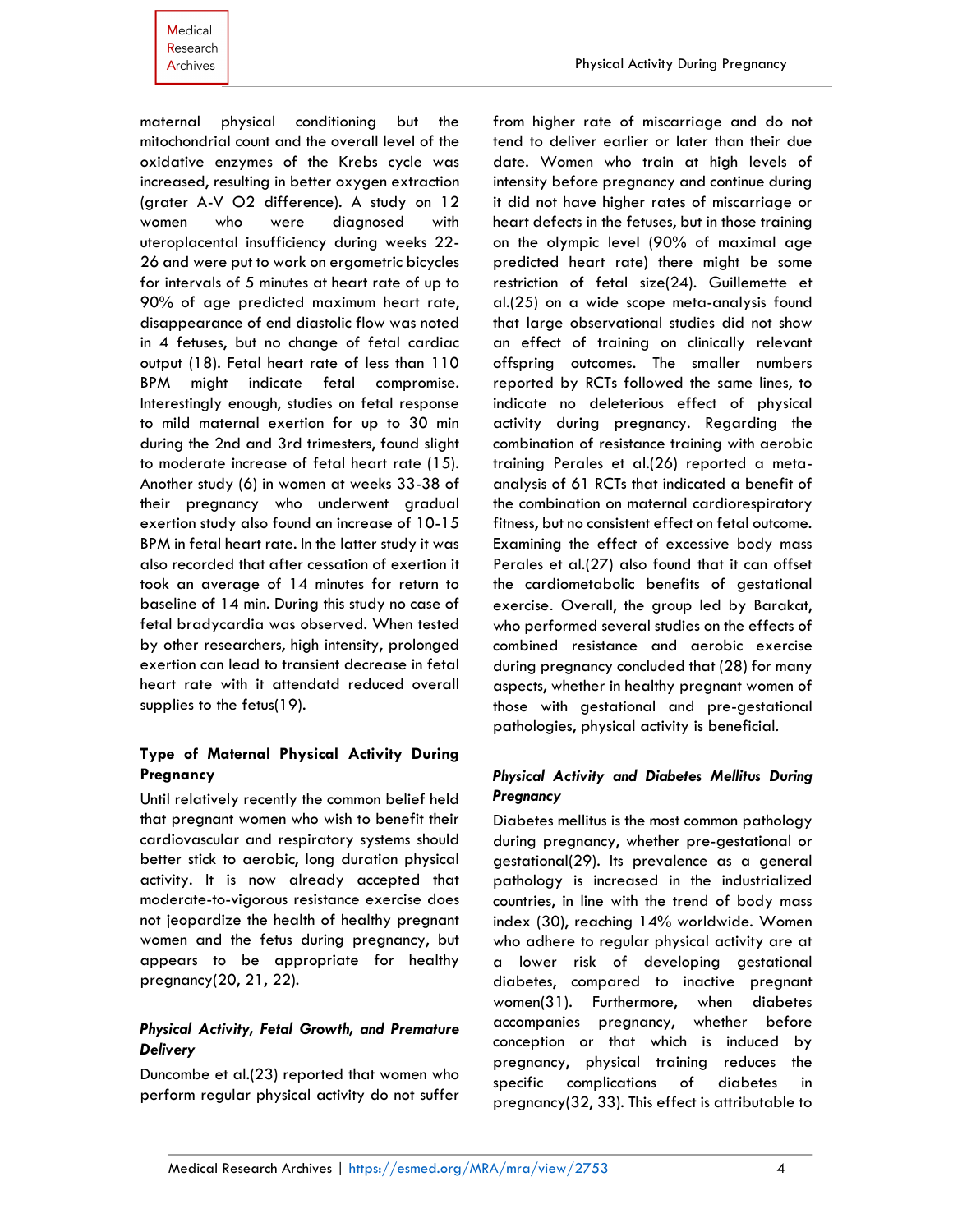several elements: increase of muscle diameter, increase of glucose transporter IV density on muscle cell membranes, reduction of intraabdominal fat, and increased muscular sensitivity to insulin's effect(34). Although the ideal mix and dosing of physical activity during pregnancy, it is clear that it dose-dependently reduces the occurrence of gestational diabetes by 50%(35, 36, 37). Researchers postulated that this may result from a stimulation of placental growth and associated uterine vascularity, in turn reducing oxidative stress. The further beneficial effect of higher intensity training is supported by a study by Flack et al.(38).

## *Physical Activity and Hypertensive Disorders During Pregnancy*

Hypertensive disorders of pregnancy, including gestational hypertension and pre-eclampsia, occur in up to 10% of pregnancies and are associated with increased life-long cardiovascular risk (39). In a large study Arvizu et al 40) studied 842 women with preeclampsia and 905 women with gestational hypertension and found that physical activity before pregnancy was related to a lower risk of hypertensive disorders of pregnancy (relative risk 0.75). In a large meta-analysis Davenport et al (41) found that exercise reduced odds of gestational diabetes mellitus to 0.62, odds of gestational hypertension to 0.61 and odds of preeclampsia to 0.59, compared with no exercise. Whether physical activity and training during pregnancy can prevent GH and PE, remains to be established, but no doubt that the state of mind of women during pregnancy provides a unique opportunity to preach the benefits of this lifestyle alteration 39; 2).

#### **How should look a reasonable program of training for a pregnant woman?**

The goal of a reasonable program of physical activity for a pregnant woman should take into consideration her current status of activity and her past experience with physical activity. A pregnant woman who wishes to begin physical activity program while already pregnant should consult a physician, whether a general practitioner or an obstetrician, and should be initially followed by an experienced guide, who should familiarize her with the principles of the Borg scale. The initial step in these circumstances should be done in a training room on power machines that allow wide range of motion with low to moderate resistance. At the next stage weightlifting with free weights can be introduced gradually to achieve synchronization of the active muscles, in turn improving balance and gait. The above notwithstanding, low back pain is a frequent companion of pregnancy. Putting an emphasis of strengthening core torso muscles can prevent this and can improve birthing experience, as physically stronger women cope better with the demands of the final stage of birth(42). In addition, a general strengthening of torso musculature involves a significant improvement in the function of the pelvic floor, in turn improving continence during pregnancy and after birth(43).

At the outset it should be noted that some women who stuck to extreme levels of activity went even all the way to participate in Marathon events. Yet, this is by no means the rule. The recommended level is 3-4 times a week on alternating days to allow optimal recovery(44). It is advisable to train all major muscle groups on each training day and not to alternate between lower and upper body muscles. New commers should begin from one set at a time and advance to two and three later. Recovery between sets should span about two minutes, to allow return of heart rate to baseline. Exercise should be in all three dimensions and includes various instrumentation, such as rubber bands, cables and free wights, and machine trainers.

As joint laxity is increased during pregnancy, load should be attenuated. Hence, only 70% of repetition maximum is allowed, i.e. 10 repetitions for each set. Doing this, the load will be challenging but would not bring to absolute fatigue. A specific concern is not to reach the level of load that would lead the training woman to perform the Valsalva maneuver as this reduces venous return and can affect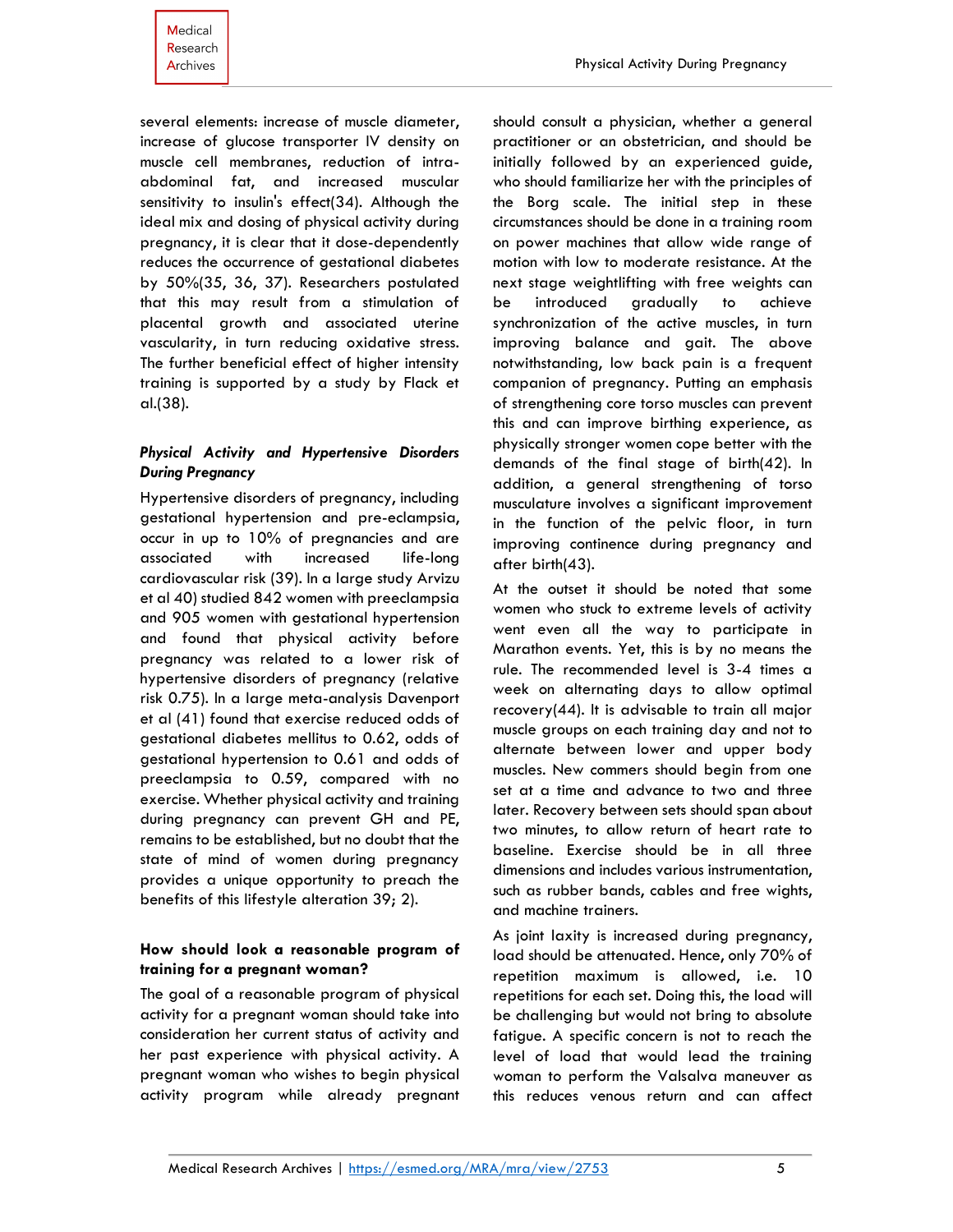uterine blood supply. A specific instruction session should be dedicated to teaching the trainee to exhale during effort. Each push should be slow to moderate, lasting about 2 sec for shortening and 3 sec for elongating. It is important to move between the sets and not to sit idly, which might lead to lowering of blood pressure and cardiac output.

Some specific points for training routines. Each training session should begin with 5-10 light aerobic warming up and should be concluded with a comparable light relaxing motion period. As joints are laxer during pregnancy, exercise should not include efforts in the form of ballistic efforts or weightlifting at extreme load. Lifting weight above head is prohibited beyond the first trimester as it may challenge the lumbar spine, which is already strained by the gestation-associated increased lordosis. In addition, supine exercises should be shorter than 1-3 min during the 3rd trimester, as this jeopardizes venous return to the heart and the consequent reduced uterine blood supply. Finally, all exercises and transition from place to place should be done at a pace that considers the pregnant woman's altered balance and motion abilities.

#### **Conclusion**

This short review aimed to briefly present the maternal physiological changes during pregnancy and the impact of physical activity on both mother and fetus. It concluded with practical guidelines and recommendations, useful for the primary physician caretaker to advise his/her patients.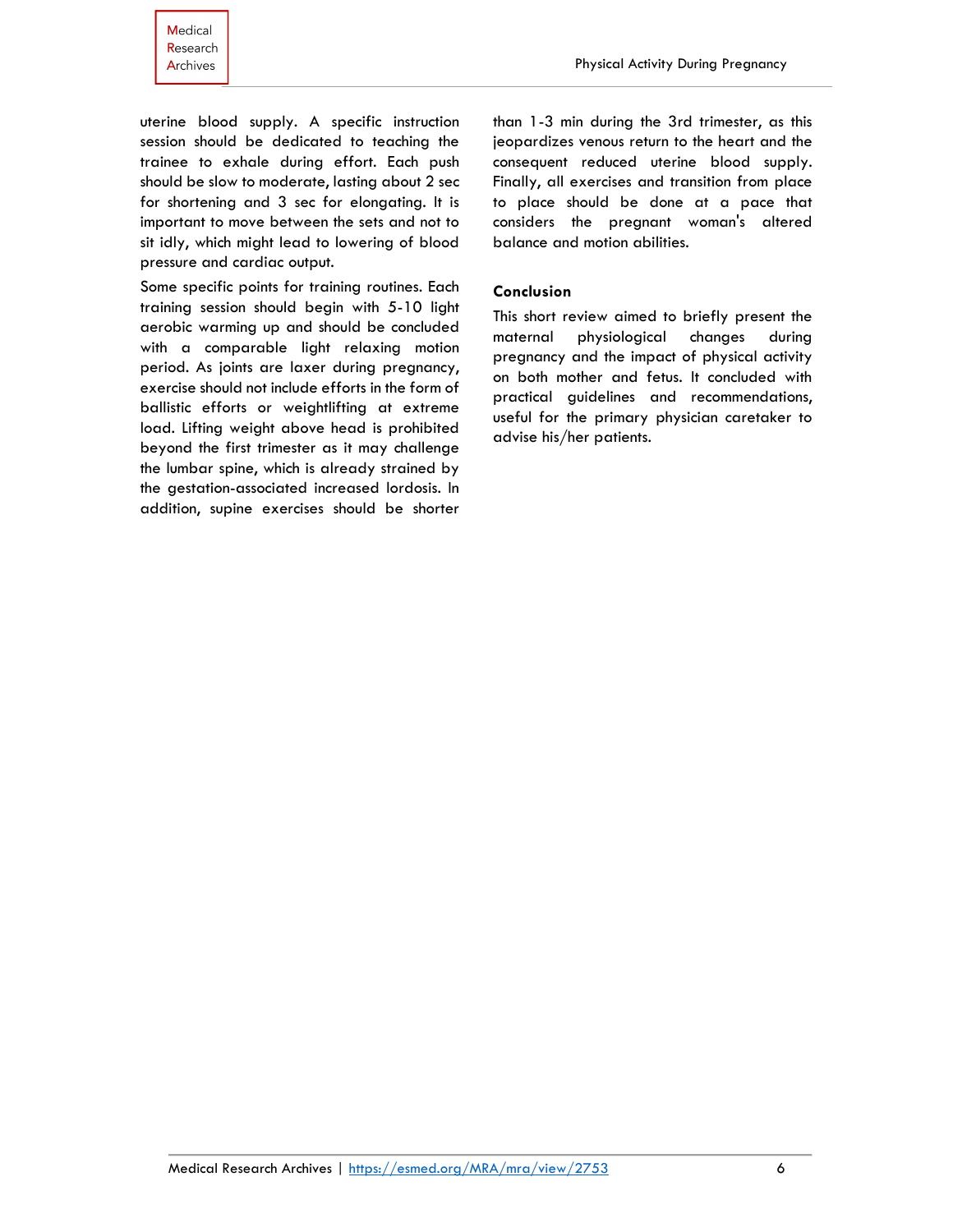## **References**

- 1. American College of Sports Medicine (2011). Quantity and quality of exercise for developing and maintaining cardiorespiratory, muscuskeletal, and fitnes in appeentaly healthy adults: Guidance for prescribing exercise. Position Stand. Med Sci Sports Exerc. Jul;43(7):1334-54-9. DOI: 10.1249/MSS.0b013e318213fefb
- 2. Dipietro L, Evenson KR, Blaoodgood B, Sprow K, Troiano RP, Piercy KL, Vaux-Bjerke A, Powell KE; 2018 PHYSICAL ACTIVITY GUIDELINES ADVISORY COMMITTEE. Benefits of Physical Activity during Pregnancy and Postpartum: An Umbrella Review. Med Sci Sports Exerc. 2019 Jun;51(6):1292-1302.
- 3. Osol G, Ko NL, Mandalà M. Plasticity of the Maternal Vasculature During Pregnancy . Annu Rev Physiol. 2019 Feb 10;81:89- 111.
- 4. Artal R & O'Toole M, Guidelines of the American College of Obstetricians and Gynecologists for exercise during pregnancy and the postpartum period. Br J Sports Med, 2003; 37: p. 6-12; discussion 12.
- 5. Hytten F, Chamberlain G. Clinical Physiology in Obstetrics. Oxford: Blackwell Scientific Publications; 1991
- 6. Brenner IK, Wolfe LA, Monqa M & al, Physical conditioning effects on fetal heart rate responses to graded maternal exercise. Med Sci Sports Exerc, 1999;31:792-9.
- 7. Bergmann A, Zygmunt M & Clapp JF, 3rd, Running throughout pregnancy: effect on placental villous vascular volume and cell proliferation. Placenta, 2004; 25: 694-8.
- 8. Brown W, The benefits of physical activity during pregnancy. J Sci Med Sport, 2002;5:37-45.
- 9. Soultanakis-Aligianni HN, Thermoregulation during exercise in pregnancy. Clin Obstet Gynecol, 2003;46:442-55.
- 10. Larsson L & Lindqvist PG, Low-impact exercise during pregnancy--a study of

safety. Acta Obstet Gynecol Scand, 2005;84:34-8

- 11. Lindqvist PG, Masal K, Merio J & al, Thermal response to submaximal exercise before, during and after pregnancy: a longitudinal study. J Matern Fetal Neonatal Med, 2003;13:152-6.
- 12. Ravanelli N, Casasola W, English T, Edwards KM, Jay O. Heat stress and fetal risk. Environmental limits for exercise and passive heat stress during pregnancy: a systematic review with best evidence synthesis. Br J Sports Med. 2019 Jul;53(13):799-805.
- 13. Smallcombe JW, Puhenthirar A, Casasola W, Inoue DS, Chaseling GK, Ravanelli N, Edwards KM, Jay O. Thermoregulation During Pregnancy: a Controlled Trial Investigating the Risk of Maternal Hyperthermia During Exercise in the Heat. Sports Med. 2021 Dec;51(12):2655- 2664.
- 14. Weissgerber TL l,Wolfe LA, Hopkins WG & al, Serial respiratory adaptations and an alternate hypothesis of respiratory control in human pregnancy. Respir Physiol Neurobiol, 2006; 153:39-53.
- 15. Artal R, Rutheford S, Romen Y &, al, , Fetal heart rate responses to maternal exercise. Am J Obstet Gynecol, 1986; 155:729-33.
- 16. McAuley SE, Jensen D, McGrath MJ & al, Effects of human pregnancy and aerobic conditioning on alveolar gas exchange during exercise. Can J Physiol Pharmacol, 2005; 83:625-33.
- 17. Liu J, Lee I, Feng H-Z et al. Aerobic exercise preconception and during pregnancy enhances oxidative capacity in the hindlimb muscles of mice offspring. J Strength Cond Res 2018; 32: 1391–1403
- 18. Wolfe LA & Weissgerber TL, Clinical physiology of exercise in pregnancy: a literature review. J Obstet Gynaecol Can, 2003;25:473-83.
- 19. Clapp JF , 3rd, The effects of maternal exercise on fetal oxygenation and fetoplacental growth. Eur J Obstet Gynecol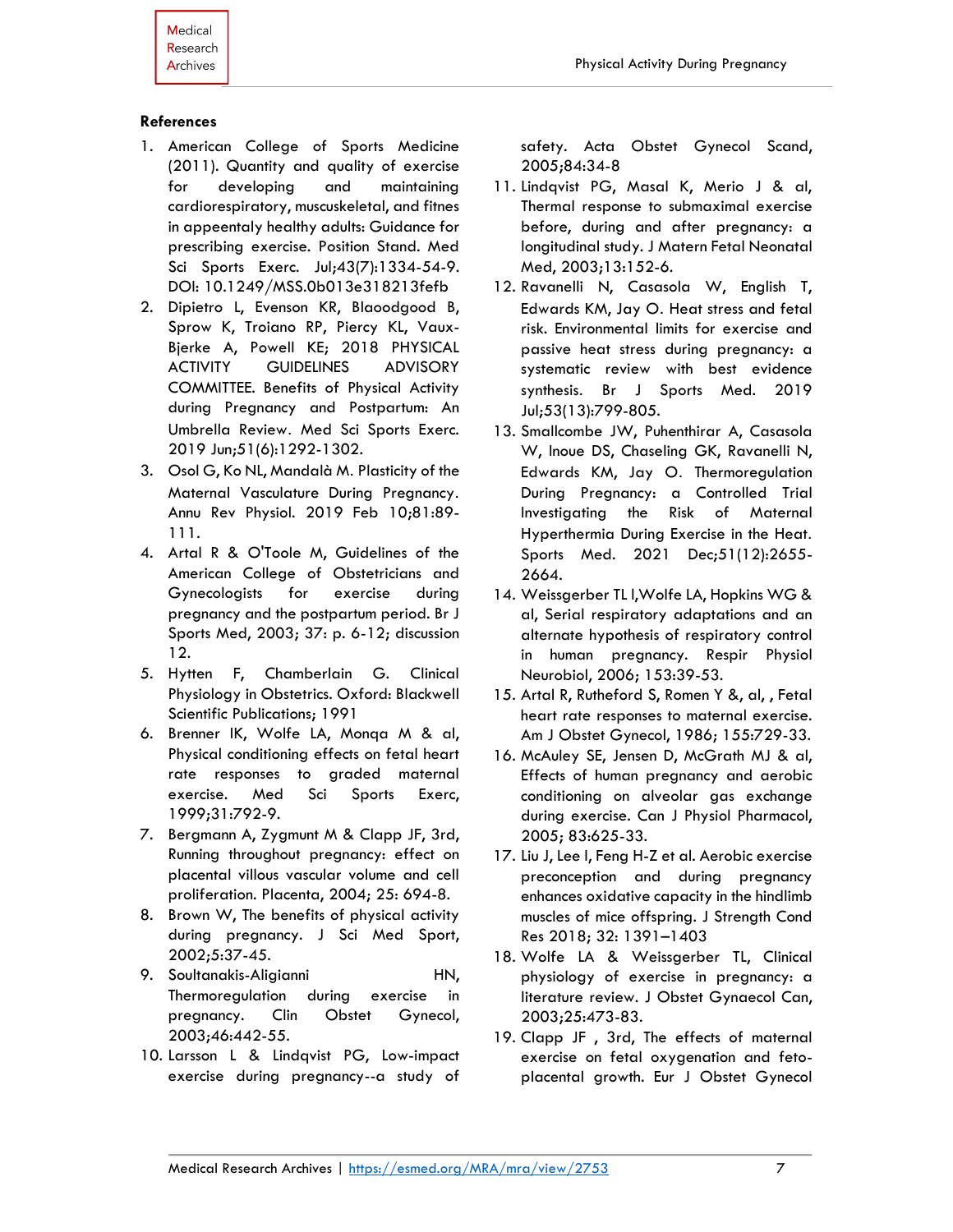Reprod Biol, 2003; 110 (Suppl 1): p. S80- 5.

- 20. Petrov Fieril K, Glantz A, Fagevik Olsen M. The efficacy of moderate-to-vigorous resistance exercise during pregnancy: a randomized controlled trial. Acta Obstet Gynecol Scand. 2015 Jan;94(1):35-42
- 21. Practice ACO, ACOG Committee opinion. Number 267, January 2002: exercise during pregnancy and the postpartum period. Obstet Gynecol, 2002;99:171-3.
- 22. Impact of physical activity during pregnancy and postpartum on chronic disease risk. Med Sci Sports Exerc, 2006. 38(5): p. 989-1006.
- 23. Duncombe D, Skouteirs H, Wertheim EH & al, Vigorous exercise and birth outcomes in a sample of recreational exercisers: a prospective study across pregnancy. Aust N Z J Obstet Gynaecol, 2006;46:288-92.
- 24. Borg-Stein JP, Fogelman DJ & Ackerman KE, Exercise, sports participation, and musculoskeletal disorders of pregnancy and postpartum. Semin Neurol, 2011; 31:413-22.
- 25. Guillemette L, Hay JL, Kehler DS et al. Exercise in pregnancy and children's cardiometabolic risk factors: A systematic review and meta-analysis. Sports Med Open 2018; 4: 35. doi:10.1186/ s40798- 018-0148-x
- 26. Perales M, Santos-Lozano A, Ruiz JR, Lucia A, Barakat R. Benefits of aerobic or resistance training during pregnancy on maternal health and perinatal outcomes: A systematic review. Early Hum Dev. 2016 Mar;94:43-8
- 27. Perales M, Valenzuela PL, Barakat R, Alejo LB, Cordero Y, Peláez M, Lucia A. Obesity can offset the cardiometabolic benefits of gestational exercise. Int J Obes (Lond). 2021 Feb;45(2):342-347.
- 28. Barakat R, Perales M. Resistance Exercise in Pregnancy and Outcome. Clin Obstet Gynecol. 2016 Sep;59(3):591-9.
- 29. Hui Wang, Ninghua Li, Tawanda Chivese, Mahmoud Werfalli, Hong Sun, Lili Yuen, Cecilia Ambrosius Hoegfeldt, Camille Elise Powe, Jincy Immanuel, Suvi Karuranga,

Hema Divakar, NAomi Levitt, Changping Li, David Simmons, Xilin Yang. IDF Diabetes Atlas Committee Hyperglycaemia in Pregnancy Special Interest Group IDF Diabetes Atlas: Estimation of Global and Regional Gestational Diabetes Mellitus Prevalence for 2021 by International Association of Diabetes in Pregnancy Study Group's Criteria. Diabetes Res Clin Pract. 2022 Jan;183:109050.

- 30. Lin X, Xu Y, Pan X, Xu J, Ding Y, Sun X, Song X, Ren Y, Shan PF. Global, regional, and national burden and trend of diabetes in 195 countries and territories: an analysis from 1990 to 2025. Sci Rep. 2020 Sep 8;10(1):14790.
- 31. Dempsey JC, Butler CL, Sorensen TK & al, A case-control study of maternal recreational physical activity and risk of gestational diabetes mellitus. Diabetes Res Clin Pract, 2004;66:203-15.
- 32. de Barros MC, Lopes MA, Francisco RP & al, Resistance exercise and glycemic control in women with gestational diabetes mellitus. Am J Obstet Gynecol, 2010;203:556 e1-6.
- 33. Barakat R, Pelaez M, Lopez C & al, Exercise during pregnancy and gestational diabetes-related adverse effects: a randomised controlled trial. Br J Sports Med, 2013;47:630-6.
- 34. Westcott WL, Resistance training is medicine: effects of strength training on health. Curr Sports Med Rep, 2012;11:209-16.
- 35. Damm P, Breitowicz B & Hegaard H, Exercise, pregnancy, and insulin sensitivity- -what is new? Appl Physiol Nutr Metab, 2007;32:537-40.
- 36. Liu J, Laditka JN, Mayer-Davis EJ & al, Does physical activity during pregnancy reduce the risk of gestational diabetes among previously inactive women? Birth, 2008; 35:188-95.
- 37. Weissgerber TL, Wolfe LA, Davies GA & al, Exercise in the prevention and treatment of maternal-fetal disease: a review of the literature. Appl Physiol Nutr Metab, 2006;31:661-74.